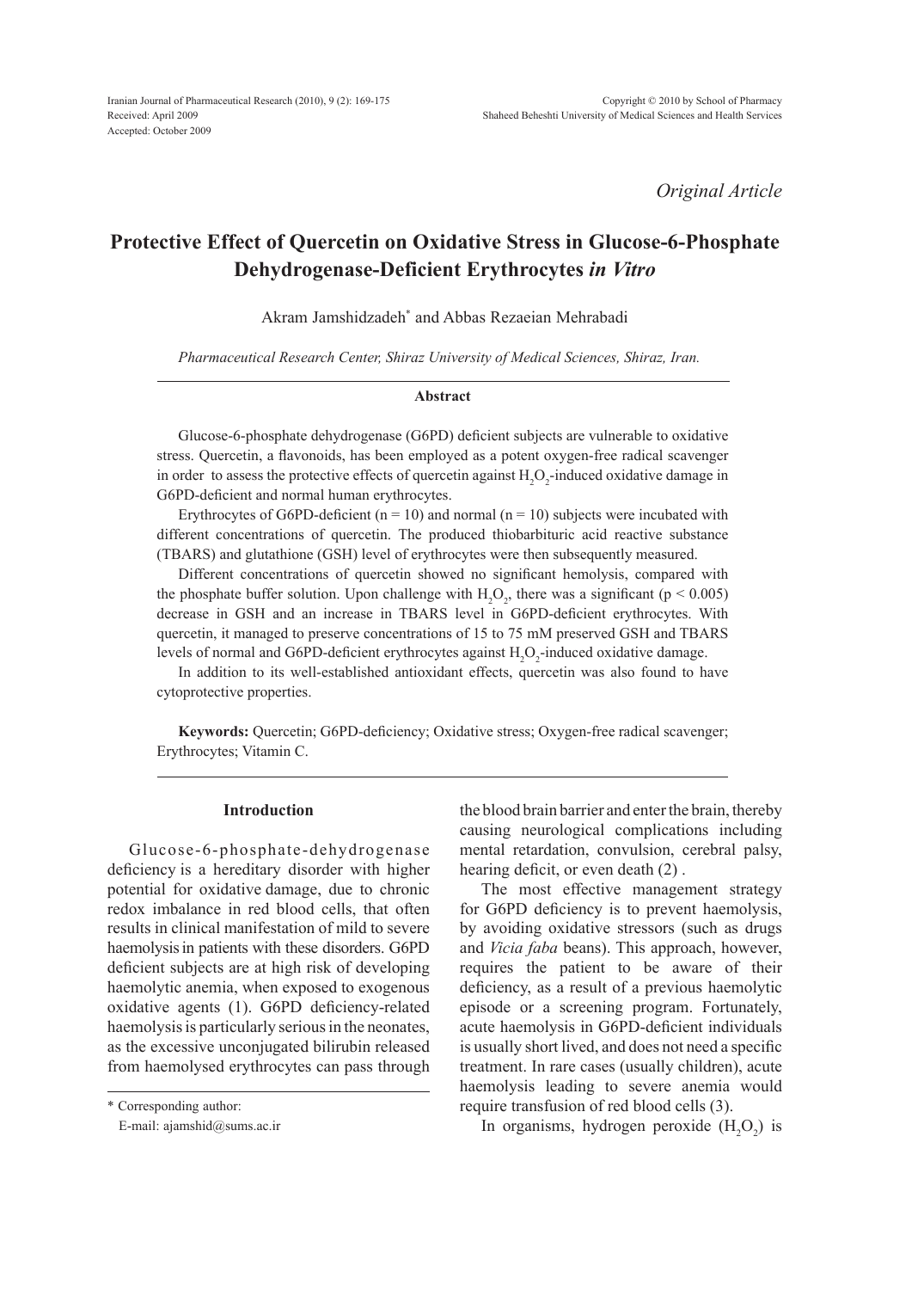naturally produced as a by- product of oxygen metabolism; hence, virtually all possess enzymes known as peroxidases.  $H_2O_2$  is useful for inducing experimental oxidative stress in the cells and for studying its oxidative status in physiological and pathological situations. Several studies have described the antioxidant activities of flavonoids, as hydrogen-donors and free-radical scavengers. These observations raise the possibility of using flavonoids as therapeutic drugs to prevent oxidative alterations in G6PDdeficient erythrocytes. Antioxidant agents such as selenium, vitamin C and α-tocopherol have been shown to prevent the haemolytic crises of G6PD deficient subjects (4-7). *Ginkgo biloba* extract has been reported to have antioxidant activity and to prevent oxidative damage in erythrocytes. Its antioxidative capacity has been reported to be more effective than vitamin C (8, 9). Quercetin (3, 30, 40, 5, 7 pentahydroxylflavone) is a typical flavonoid, present in fruits and vegetables, and has attracted a great deal of attention as a potential antioxidant (10). There has been no report of known adverse effects from the use of quercetin in the published medical literature (11, 12). However, its antioxidative effect has not been studied in G6PD deficiency.

The aim of this study was to investigate the protective effects of quercetin against  $H_2O_2$ -induced oxidative damage in human erythrocytes. Antioxidant status was examined and the potential application of quercetin, compared and contrasted with vitamin C.

# **Experimental**

This study was approved by the Clinical Research Ethics Committee, Shiraz University of Medical Sciences. All chemicals were purchased form Merck Chemical Company, with the best and purest grade available.

## *Subject recruitment*

Human peripheral blood samples (20 mL) collected by venipuncture from 10 (mean age of  $19 \pm 8$  years) G6PD-deficient and 10 healthy matched donors, with informed consents, were stored in adenine citrate dextrose at 4 °C. All analyses were carried out within 24 h.

## *G6PD screening*

Qualitative screening of G6PD was carried out based on the Fairbanks and Klee method (13). Blood samples obtained were centrifuged at 3000 rpm for 10 min at 22 ° C, then they were washed three times with 0.9% w/v saline and centrifuged ( at 3000 rpm for 10 min) to obtain samples of constantly packed cells. Finally, erythrocyte suspensions (10% v/v) were prepared in pH 7.4 phosphate buffered saline (PBS).

Ten microliters of different blood samples were individually added to tubes containing 100 µl of a solution consisting of 50 mM glucose-6-phosphate, 7.5 mM NADP<sup>+</sup> , 0.5 g/dL saponin, 4 mM oxidized glutathione and 0.7 M of pH7.8 tris–HCl buffer. The blood samples were individually mixed and then 10  $\mu$ L aliquots immediately transferred onto a 1×1 cm filter paper. After 5 min, this procedure was repeated. Spots were allowed to dry and then examined under a long-wave (320–400 nm) 150 W lamp. Florescence of specimens was compared with positive and negative controls.

The presence of Heinz bodies in freshly drawn blood samples were observed in order to approve G6PD deficient red blood cells after challenging with  $0.1$ mg/mL  $\alpha$ -naphthol.

Hb level and RBC count were also measured, using a DAX-48 autoanalyzer in all subjects.

# *Incubation of RBC suspension with*  $H_2O_2$  *and quercetin*

2.5 mL of the normal and G6PD-deficient erythrocyte suspension samples were treated with quercetin (0.1-150 mM) and vitamin C (250 mM) for 2h (1h before and 1h after incubation with 20 mM of  $H_2O_2$ ) at 37 °C. After 1 h of  $H_2O_2$  treatment, levels of TBA-reactive substances (TBARS) and GSH content were measured.

# *Determination of lipid peroxidation*

The lipid peroxidation of red blood cell (RBC) membrane was assessed, as described by Stocks and Dormandy (14). After a 2 h incubation period of erythrocytes with quercetin and vitamin C in the absence or presence of  $H_2O_2$  (20 mM) at 37 °C, 0.5 mL of 25% TCA was added to 1 mL of suspension and the mixture was centrifuged at 1000 g for 5 min.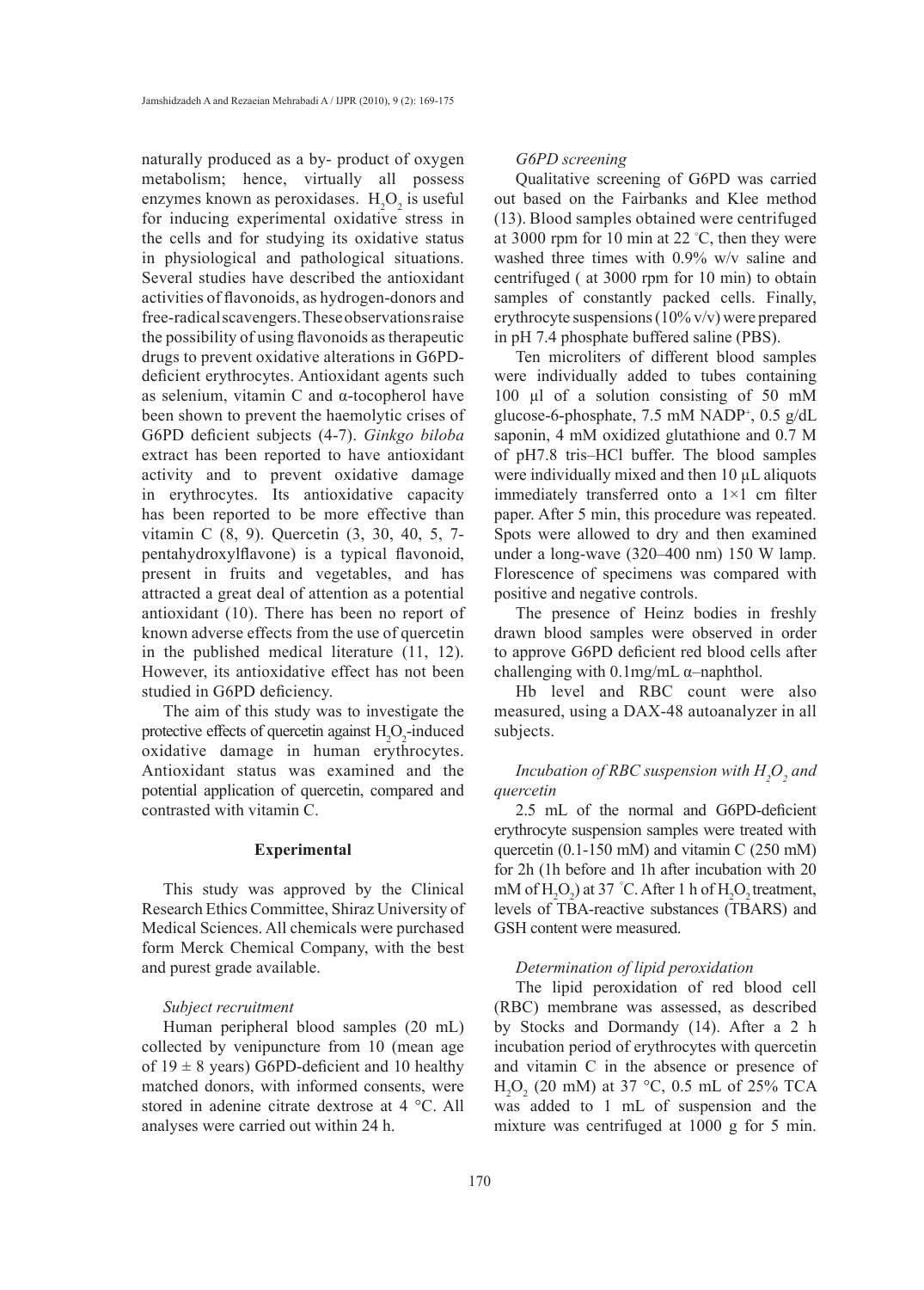| measured as described in the experimental section. Results are mean $\pm$ SD of 10 different subjects. |                |                  |                |                  |  |  |  |
|--------------------------------------------------------------------------------------------------------|----------------|------------------|----------------|------------------|--|--|--|
| <b>Addition</b>                                                                                        | <b>Normal</b>  |                  | G6PD-deficient |                  |  |  |  |
|                                                                                                        | ng MDA/g Hb    | $\mu$ g GSH/g Hb | ng MDA/g Hb    | $\mu$ g GSH/g Hb |  |  |  |
| Control                                                                                                | $33\pm2$       | $275 \pm 25$     | $37\pm 6$      | $340 \pm 44$     |  |  |  |
| H <sub>2</sub> O <sub>2</sub> (0.1 mM)                                                                 | $37\pm4$       | $271 \pm 15$     | $40\pm 2$      | $345 \pm 21$     |  |  |  |
| H <sub>2</sub> O <sub>2</sub> (0.5 mM)                                                                 | $35 \pm 8$     | $263 \pm 32$     | $44\pm 5$      | $331\pm35$       |  |  |  |
| H <sub>2</sub> O <sub>2</sub> (1 mM)                                                                   | $51 \pm 2*$    | $210 \pm 28*$    | $62 \pm 6*$    | $267 \pm 33*$    |  |  |  |
| $H2O2 (20$ mM)                                                                                         | $125 \pm 8**$  | 145±28*          | $177 \pm 6**$  | $200 \pm 23*$    |  |  |  |
| H <sub>2</sub> O <sub>2</sub> (50 mM)                                                                  | $138 \pm 42**$ | $116\pm34**$     | $189 \pm 12**$ | $145 \pm 26$ **  |  |  |  |
| H <sub>2</sub> O <sub>2</sub> (100 mM)                                                                 | 132±28**       | $108 \pm 42**$   | $123 \pm 31**$ | $141\pm35**$     |  |  |  |

**Table 1.** Cytotoxicity of H<sub>2</sub>O<sub>2</sub> in normal and G6PD-deficient erythrocytes. 2.5 mL volumes of the normal and G6PD-deficient erythrocyte suspension samples were treated with different concentrations of  $H_2O_2$  for 1h at 37 °C. After 1 h, TBARS levels and GSH content were

\*: Significantly different from the control group (p < 0.05).

\*\*: Significantly different from the control group ( $p \le 0.01$ ).

To 1 mL of the resulting supernatant, 1 mL of 1% thiobarbituric acid (TBA) in 0.05 M NaOH was added followed by boiling for 15 min. The formation of TBARS was used as a measure of lipid peroxidation. The TBARS concentration was determined using a spectrophotometer (BioTek Instruments, Winooski, VT, USA) at 532 nm and the results were expressed as ng MDA/g of haemoglobin.

### *Determination of GSH*

Reduced glutation (GSH) was determined, based on the method of Ellman (15). A 1 mL aliquot of the erythrocytes (0.5 mL of cells percipited by 2 mL of 5% TCA) was taken and 0.5 mL of Ellman's reagent (0.0198% DTNB in 1% sodium citrate) and 3mL of phosphate buffer (pH 8.0) were added. The developed color was then read at 412 nm. The GSH concentrations in test samples were calculated, with reference to the standard curve of GSH  $(1-100 \mu g/mL)$ . The results were expressed as µg/g of haemoglobin.

## *Statistical analysis*

All the experiments were carried out at least in triplicate, using RBC from 10 subjects. Results were tested by one-way ANOVA, followed by usig the Dunnett post-hoc test. The difference between the G6PD-deficient and normal groups was analyzed by student's t-test. All the statistical tests were carried out at a 5% level of significance ( $p < 0.05$ ). Data obtained have been expressed as mean  $\pm$  SD.

## **Results**

The mean RBC count was  $5.2 \pm 0.03$  million/  $\mu$ L in the control and  $4.6 \pm 0.07$  million/ $\mu$ L in the G6PD deficient group. The mean haemoglobin content was  $13.93 \pm 0.2$  g/dL in the control group and  $11.3 \pm 0.8$  g/dL in the deficient group, respectively (data not shown). GSH content and TBARS values were not found to be significant in G6PD deficient and normal erythrocytes. Upon challenge with  $H_2O_2$  (1-100 mM), there was a significant decrease in GSH levels (p < 0.005) and an increase in TBARS levels in G6PD deficient and normal erythrocytes (Table 1). Incubation of RBC with quercetin (15-75 mM) for 2 h caused a significant decrease in TBARS levels and an elevation in GSH levels (p < 0.005) in G6PD deficient and normal erythrocytes. The protective effect of quercetin in the G6PD deficient group was higher than that of the normal subjects (Figures 1 and 2). As shown in these figures, the protective effect of quercetin was dose-dependent and concentrations higher than 75 mM did not show any protective effect against  $H_2O_2$ . Furthermore, quercetin itself caused toxicity towards RBC to concentrations of 100 mM and higher (data not shown).

Quercetin was also more efficient than vitamin C in protecting against lipid peroxidation and GSH depletion in G6PD deficient and normal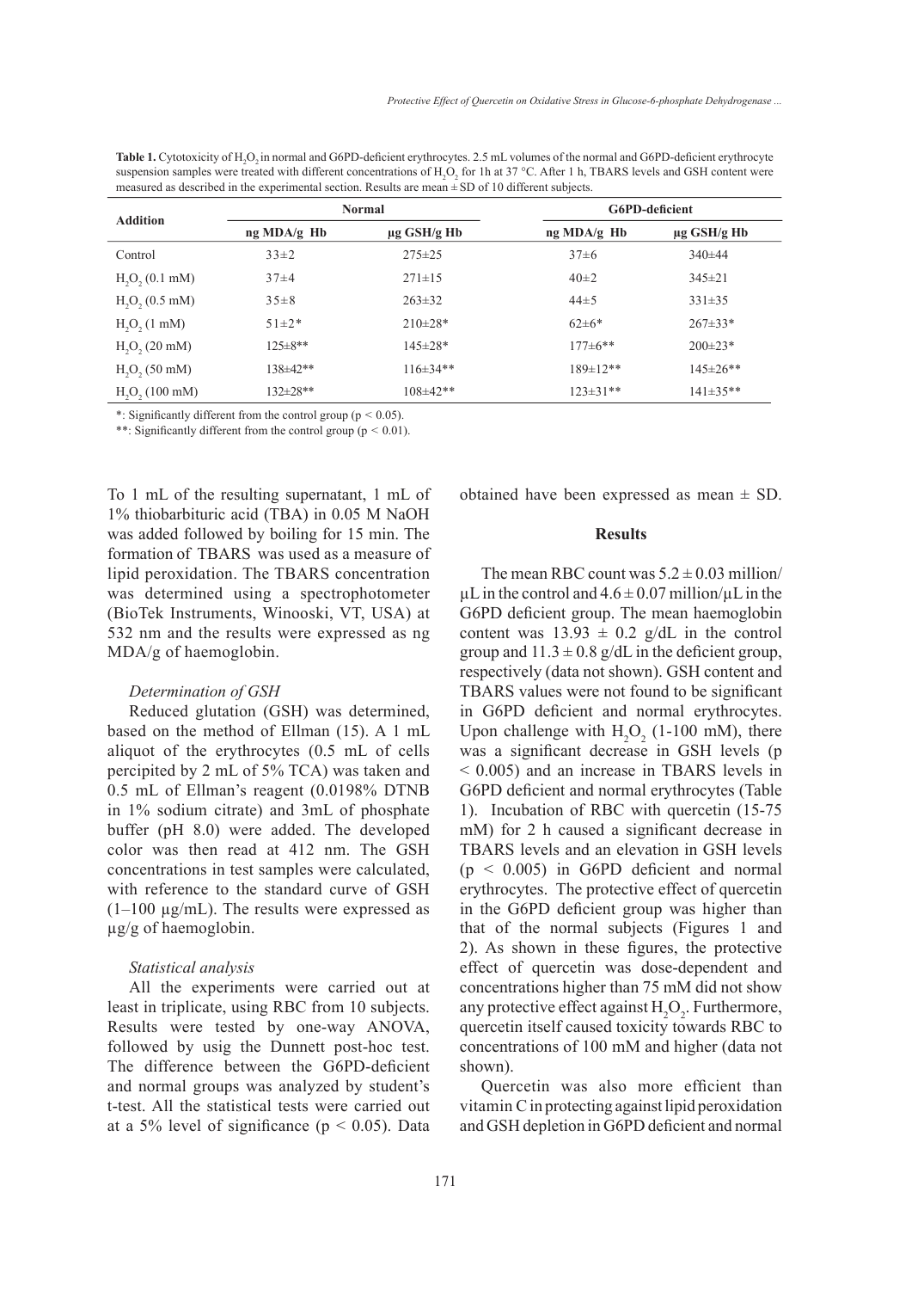**Table 2.** Protective effect of quercetin and vitamin C against  $H_2O_2$ -induced cytotoxicity in normal and G6PD-deficient erythrocytes. 2.5 mL volumes of the normal and G6PD-deficient erythrocyte suspension samples were treated with quercetin (75 mM) and vitamin C (250mM) for 2h (1h before and 1h after incubation with 20 mM of  $H_2O_2$ ) at 37 °C. After 1 h of  $H_2O_2$  treatment, TBARS levels and GSH content were measured as described in the experimental section. Results are mean + SD of 10 different subjects.

| <b>Addition</b>             | <b>Normal</b> |                  | G6PD-deficient |                  |
|-----------------------------|---------------|------------------|----------------|------------------|
|                             | ng MDA/g Hb   | $\mu$ g GSH/g Hb | ng MDA/g Hb    | $\mu$ g GSH/g Hb |
| Control                     | $33\pm2$      | $275 \pm 25$     | $37\pm 6$      | $340\pm44$       |
| $H2O2 (20$ mM)              | $125 \pm 8$   | $145 \pm 28$     | $177\pm 6$     | $200 \pm 23$     |
| $H2O2 + vitamin C (250 mM)$ | $65\pm8*$     | $110\pm32*$      | $123 \pm 41*$  | $310\pm26*$      |
| $H2O2$ + quercetine (75 mM) | $70\pm 6$ **  | $245 \pm 40**$   | $100 \pm 7*$   | $362\pm45**$     |

\*: Significantly different from  $H_2O_2$ -treated group (p < 0.05).

\*\*: Significantly different from  $H_2O_2$ -treated group (p < 0.01).

erythrocytes (Table 2). **Active** (Institute).

#### **Discussion**

There is considerable current interest in the cytoprotective effects of natural antioxidants against oxidative stress and the different defense mechanisms involved (16). This study demonstrates that quercetin, a common dietary flavonoid with a high in-vitro antioxidant activity, has the ability to protect the erythrocytes against an oxidative insult by modulating reduced glutathione concentration and MDA production in the cell.

Enhanced susceptibility against oxidative stress of G6PD-deficient erythrocytes has been reported by several authors (17-19). Various studies have indicated that vitamin E,

with and without selenium, can significantly improve the haematological manifestation of the patients with G6PD deficiency (4, 7). Our findings have shown that prior and concomitant administration of vitamin C and e cytoprotective effects of natural quercetin, along with an oxidant agent, can significantly reduce the peroxidative damage nt defense mechanisms involved (16). of erythrocytes in G6PD-deficient subjects. The antiperoxidative effect of quercetin (depicted on dietary flavonoid with a high in-vitro in Figure 1) showed that 75 mM of quercetin inhibited the formation of TBARS by 56% (from throcytes against an oxidative insult by 177 to 100 ng MDA/gHb in G6PD deficient samples). Prior and concomitant addition of quercetin, along with  $H_2O_2$ , increased GSH levels to 245 and 362 µg GSH/g Hb in normal and deficient erythrocytes, respectively. The antiperoxidative effect of quercetin was also found to be greater than vitamin C. Our findings



**Figure 1.** Effect of quercetin on lipid peroxidation induced by  $H_2O_2$  in normal and G6PD-deficient erythrocytes. 2.5 mL volumes of the normal and G6PD-deficient erythrocyte suspension samples were treated with quercetin (75 mM) for 2h (1h before and 1h after incubation with 20 mM of H<sub>2</sub>O<sub>2</sub>) at 37 °C. After 1 h of H<sub>2</sub>O<sub>2</sub> treatment, TBARS levels were measured as described in the experimental section. Results are mean  $\pm$  SD of 10 different subjects.

\*: Significantly different from the  $H_2O_2$ -treated group (p < 0.05).

\*\*: Significantly different from the  $H_2O_2$ -treated group (p < 0.01).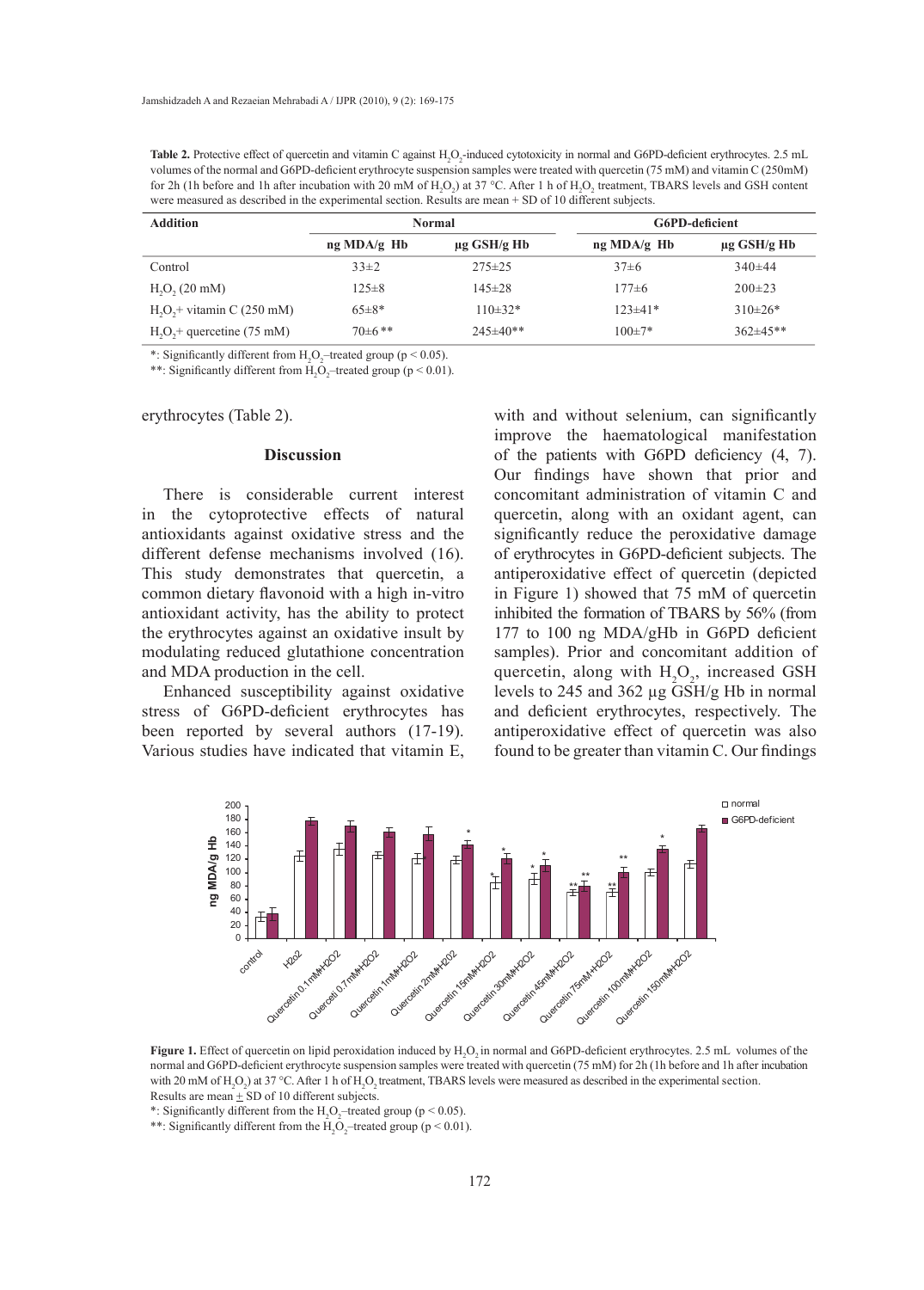in peroxidative conditions, quercetin showed an oxidant characteristic when it was applied directly to erythrocytes in high doses (100 mM and higher). These results are in accordance with the reports on the pro-oxidative activities of some flavonoids on various cancer cell lines (20-22). The pro-oxidative effect of 18 commonly used Chinese herbal remedies on human G6PDdeficient red blood cells has been evaluated by Ko *et al*. They presented the first evidence on the prooxidative action of six different Chinese herbal remedies (Rhizoma Coptidis, Cortex Moutan, Radix Rehmanniae, Rhizoma Polygoni Cuspidati, Radix Bupleuri and Flos Chimonanthi) on G6PDdeficient blood samples (23). 200

Quercetin is converted to  $o$ -quinone by autocatalytic oxidation and the *o*-semiquinone radical is inevitably produced as a reactive intermediate (24). Oxygen molecules can react with this radical, resulting in the production of  $O_2$  and  $H_2O_2$ . These reactive oxygen species  $(ROS)$  affect cellular redox signaling pathways and are capable of inducing cellular oxidative damage (25). It is therefore possible that quercetin can act as both a pro-oxidant and an anti-oxidant. This paradoxical phenomenon may explain the reason why quercetin accelerates cellular oxidative damage and/or acts as a mutagen, instead of an anti-mutagen, in a variety of in-vitro studies (26).  $\cdot$ 140 These reactive oxygen species<br>
ular redox signaling pathways<br>
of inducing cellular oxidative<br>
t is therefore possible that<br>
t as both a pro oxidant and an r c<br>
uly<br>
is<br>
i

also indicated that despite its preventive effect Data presented here show that quercetin has Data presented here show that quercetin has protective effects on GSH levels and TBARS. xidant characteristic when it was applied Reduced glutathione (GSH) is the main nonenzymatic antioxidant defense within the cell, igher). These results are in accordance with reducing different peroxides, hydroperoxides is a study of the mean existence of the mean existence of the mean existence of the mean existence of the mean existence of the mean and radicals (alkyl, alkoxyl, peroxyl, etc.) (27). It is usually assumed that GSH depletion reflects intracellular oxidation. On the contrary, an increase in GSH concentration could be expected to prepare the cell against a potential oxidative insult (28-30). Furthermore, it has been reported that GSH levels were significantly lower in G6PD-deficient samples, when compared with the G6PD-normal RBC (31). Based on these findings, it can be concluded that cytoprotective activity of quercetin is related to the increase in the reduced glutathione of  $\tilde{a}$ G6PD-deficient erythrocytes. Considering the bigh incidence of G6PD deficiency in specific geographic locations such as Southeast Asia, Mediterranean region and parts of Africa, our findings can be foreseen to *in-vivo* studies aimed at design of suitable flavonoid-based drugs of importance in preventing free radical induced person to the three states are the three states are at design of suitable flavonoid-based importance in preventing free radica peroxidation and lysis of erythrocytes.

## **Acknowledgment**

This research was financially supported by the grant number 86-3350, awarded by Pharmaceutical Research Center, Shiraz



**Figure 2.** Effect of quercetin on glutathione depletion induced by  $H_2O_2$  in normal and G6PD-deficient erythrocytes. 2.5 mL volumes of the normal and G6PD-deficient erythrocyte suspension samples were treated with quercetin (75 mM) for 2h (1h before and 1h after incubation with 20 mM of  $H_2O_2$ ) at 37 °C. After 1 h of  $H_2O_2$  treatment, GSH content was measured as described in the experimental section. Results are mean  $\pm$  SD of 10 different subjects.

\*: Significantly different from the  $H_2O_2$ -treated group (p < 0.05).

\*\*: Significantly different from the  $H_2O_2$ -treated group (p < 0.01).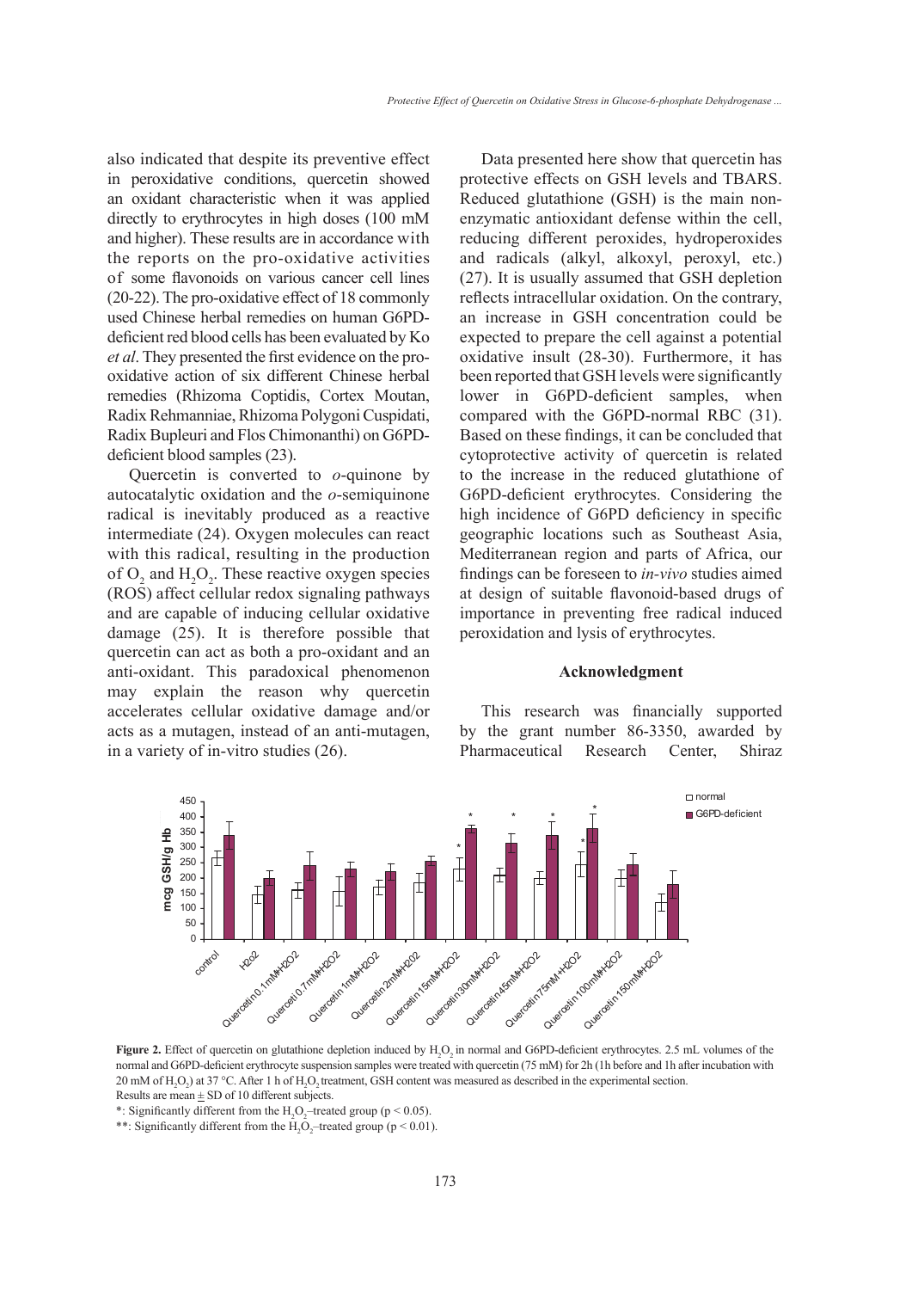University of Medical Sciences. We would like to thank Dr. H. Golafshan, Paramedical School, Shiraz University of Medical Science, for his kind assistance and Mrs. S. Arvintan, Department of Clinical Biochemistry, Shahid Faghihi Hospital, Shiraz for her valuble cooperation in this study.

#### **References**

- Magon A, Leipzig RM, Bloom K and Brewer GJ. (1) Pharmacogenetic interactions in G6PD deficiency and development of an *in vitro* test to predict a drug's hemolytic potential. *Prog. Clin. Biol. Res.* (1981) 55: 709-724.
- Fok TF, Lau SP and Hui CW. Neonatal jaundice: its (2) prevalence in Chinese babies and associating factors. *Aust. Ped. J.* (1986) 22: 215-219.
- (3) Mehta A, Mason PJ and Vulliamy TJ. Glucose-6phosphate dehydrogenase deficiency. Bailliere's Best. *Pract. Res. Clin. Haematol.* (2000) 13: 21-38.
- (4) Corash L, Spielberg S, Bartsocas C, Boxer L, Steinherz R, Sheetz M, Egan M, Schlessleman J and Schulman JD. Reduced chronic hemolysis during high-dose vitamin E administration in Mediterraneantype glucose-6-phosphate dehydrogenase deficiency. *New Engl. J. Med.* (1980) 21: 416-420.
- (5) Kumerova A, Lece A, Skesters A, Silova A and Petuhovs V. Anaemia and antioxidant defense of the red blood cells. *Mater. Med. Pol.* (1998) 30: 12-15.
- (6) Koga T, Moro K and Terao J. Protective effect of a vitamin E analog, phosphatidylchromanol, against oxidative hemolysis of human erythrocytes. *Lipids* (1998) 33: 589-595.
- (7) Hafez M, Amar ES, Zedan M, Hammad H, Sorour AH, el-Desouky ES and Gamil N. Improved erythrocyte survival with combined vitamin E and selenium therapy in children with glucose-6-phosphate dehydrogenase deficiency and mild chronic hemolysis. *J. Pediatr*. (1986) 108: 558-561.
- Sarikçioğlu SB, Oner G and Tercan E. Antioxidant (8) effect of EGb 761 on hydrogen peroxide-induced lipoperoxidation of G-6-PD deficient erythrocytes. *Phytother. Res.* (2004) 18: 837-840.
- Foroughinia F and Karimi M. The protective effects of (9) Ginkgo biloba extract in decreasing hemolysis of RBC in Glucose-6-phosphate dehydrogenase-deficient patients. *J. Pediatr. Hematol. Oncol.* (2007) 29: 511-512.
- $(10)$  Bischoff SC. Quercetin: potentials in the prevention and therapy of disease. *Curr. Opin. Clin. Nutr. Metab. Care* (2008) 11: 733-740.
- (11) Ruiz MJ, Fernández M, Picó Y, Mañes J, Asensi M, Carda C, Asensio G and Estrela JM. Dietary administration of high doses of pterostilbene and quercetin to mice is not toxic. *J. Agric. Food Chem.*  (2009) 22: 3180-3186.
- (12) Dunnick JK and Hailey JR. Toxicity and carcinogenicity studies of quercetin, a natural component of foods.

*Fundam. Appl. Toxicol.* (1992) 19: 423-431.

- Fairbanks VF and Klee GG. Biochemical aspects of (13) hematology. In: Burtis CA and Ashwood ER. (eds.) *Tietz Textbook of Clinical Chemistry*. Saunders, Philadelphia (1994) 1983-1986.
- $(14)$  Stocks J and Dormandy TL. The autoxidation of human red cell lipids induced by hydrogen peroxide. *Brit. J. Haematol*. (1971) 20: 95-111.
- (15) Sedlak J and Lindsay RH. Estimation of total proteinband and nonprotein sulfhydryl group in tissue with Ellman's reagent. *Anal. Biochem*. (1968) 25: 192-205.
- $(16)$  Halliwell B. Oxidative stress, nutrition and health. Experimental strategies for optimization of nutritional antioxidant intake in humans. *Free Radical. Res*. (1996) 25: 57-74.
- $(17)$  Liu TZ, Lin TF, Hung IJ, Wei JS and Chiu DT. Enhanced susceptibility of erythrocytes deficient in glucose-6-phosphate dehydrogenase to alloxan/ glutathione-induced decrease in red cell deformability. *Life Sci*. (1994) 55: PL55-60.
- $(18)$  Pandolfi PP, Sonati F, Rivi R, Mason P, Grosveld F and Luzzatto L. Targeted disruption of the housekeeping gene encoding glucose 6-phosphate dehydrogenase (G6PD): G6PD is dispensable for pentose synthesis but essential for defense against oxidative stress. *EMBO J.* (1995) 14: 5209-5215.
- $(19)$  Arese P and Deflora A. Pathophysiology of hemolysis in glucose 6-phosphate dehydrogenase deficiency. *Semin. Hematol*. (1990) 27: 1-40.
- (20) Galati G, Sabzevari O, Wilson JX and O'Brien PJ. Prooxidant activity and cellular effects of the phenoxyl radicals of dietary flavonoids and other polyphenolics. *Toxicol.* (2002) 177: 91-104.
- (21) Nam TW, Yoo CI, Kim HT, Kwon CH, Park JY and Kim YK. The flavonoid quercetin induces apoptosis and inhibits migration through a MAPK-dependent mechanism in osteoblasts. *J. Bone Miner. Metab*. (2008) 26: 551-560.
- $(22)$  Choi EJ, Bae SM and Ahn WS. Antiproliferative effects of quercetin through cell cycle arrest and apoptosis in human breast cancer MDA-MB-453 cells. *Arch. Pharm. Res.* (2008) 31: 1281-1285.
- (23) Ko CH, Li K, Ng PC, Fung KP, Wong RPO, Chui KM, Gu GJS, Yung E and Fok TF. Pro-oxidative effects of Chinese herbal medicine on G6PD-deficient erythrocytes *in vitro. Toxicology in vitro* (2008) 22: 1222-1227.
- (24) Metodiewa D, Jaiswal AK, Cenas N, Dickancaité E and Segura-Aguilar J. Quercetin may act as a cytotoxic prooxidant after its metabolic activation to semiquinone and quinoidal product. *Free Radic. Biol. Med*. (1999) 26: 107-116.
- (25) Rodgers EH and Grant MH. The effect of the flavonoids, quercetin, myricetin and epicatechin on the growth and enzyme activities of MCF7 human breast cancer cells. *Chem. Biol. Interact*. (1998) 116: 213-228.
- (26) Kawanishi S, Oikawa S and Murata M. Evaluation for safety of antioxidant chemopreventive agents. *Antioxid. Redox Signal*. (2005) 7: 1728-1739.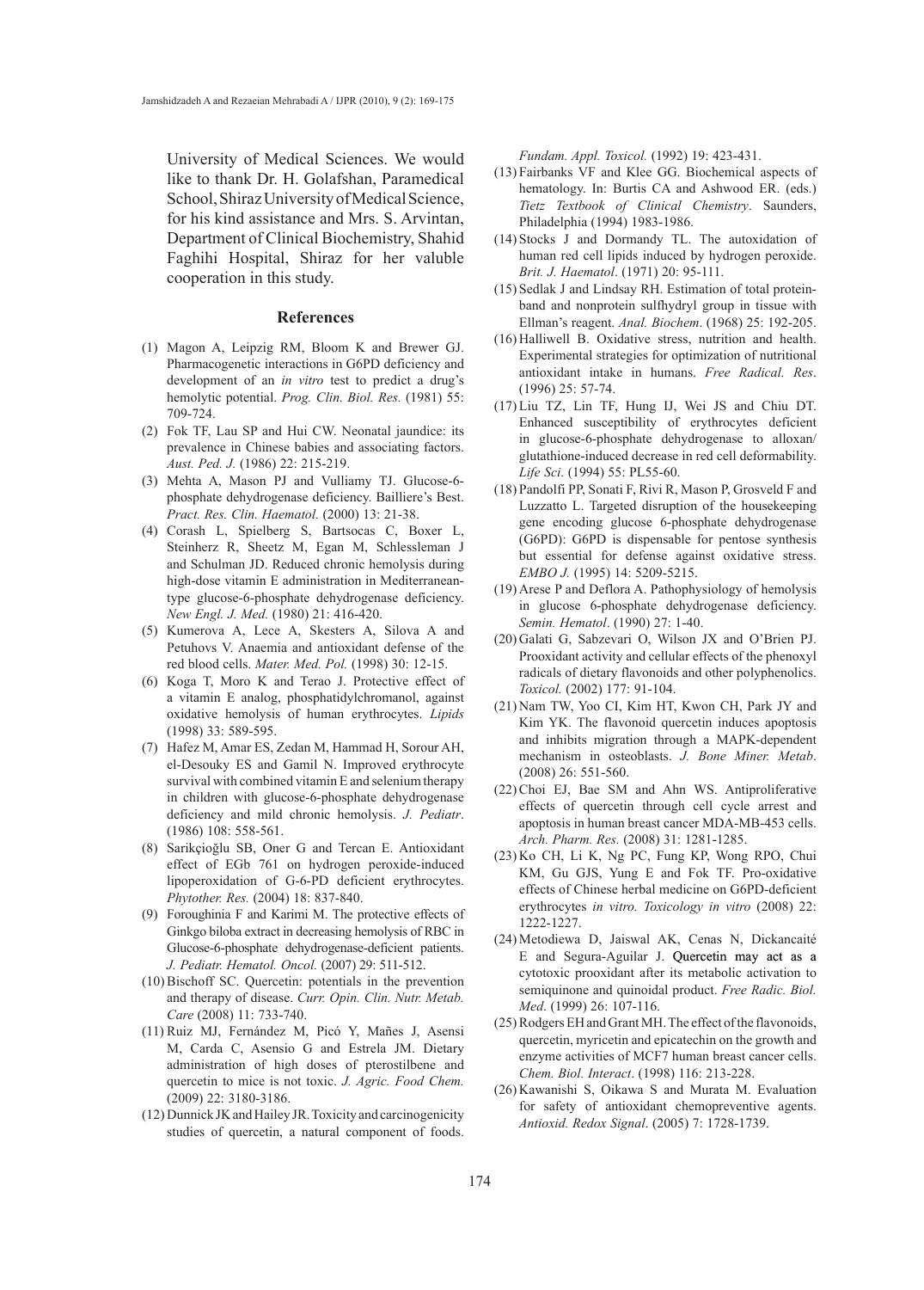- Vin˜a J. *Glutathione: Metabolism and Physiological*  (27) *Functions*. CRC Press, Boston (1990) 222-228.
- (28) Scharf G, Prustomersky S, Knasmuller S, Schulte-Hermann R and Huber WW. Enhancement of glutathione and g-glutamylcysteine synthetase, the rate limiting enzyme of glutathione synthesis, by chemoprotective plant-derived food and beverage components in the human hepatoma cell line HepG2. *Nutr. Cancer* (2003) 45: 74-83.
- (29) Myhrstad MC, Carlsen H, Nordstrom O, Blomhoff R and Moskaug JO. Flavonoids increase the intracellular glutathione level by transactivation of the gamma-

glutamylcysteine synthetase catalytical subunit promoter. *Free Rad. Biol. Med*. (2002) 32: 386-393.

- $(30)$  Alı'a M, Ramos S, Mateos R, Bravo L and Goya L. Response of the antioxidant defense system to *t*-butyl hydroperoxide and hydrogen peroxide in a human hepatoma cell line (HepG2). *J. Biochem. Mol. Toxicol*. (2005) 19: 119-128.
- (31) Sushil KJ. Glutathione and glucose-6-phosphate dehydrogenase deficiency can increase protein glycosylation. *Free Rad. Biol. Med.* (1998) 24: 197-201.

This article is available online at http://www.ijpr-online.com